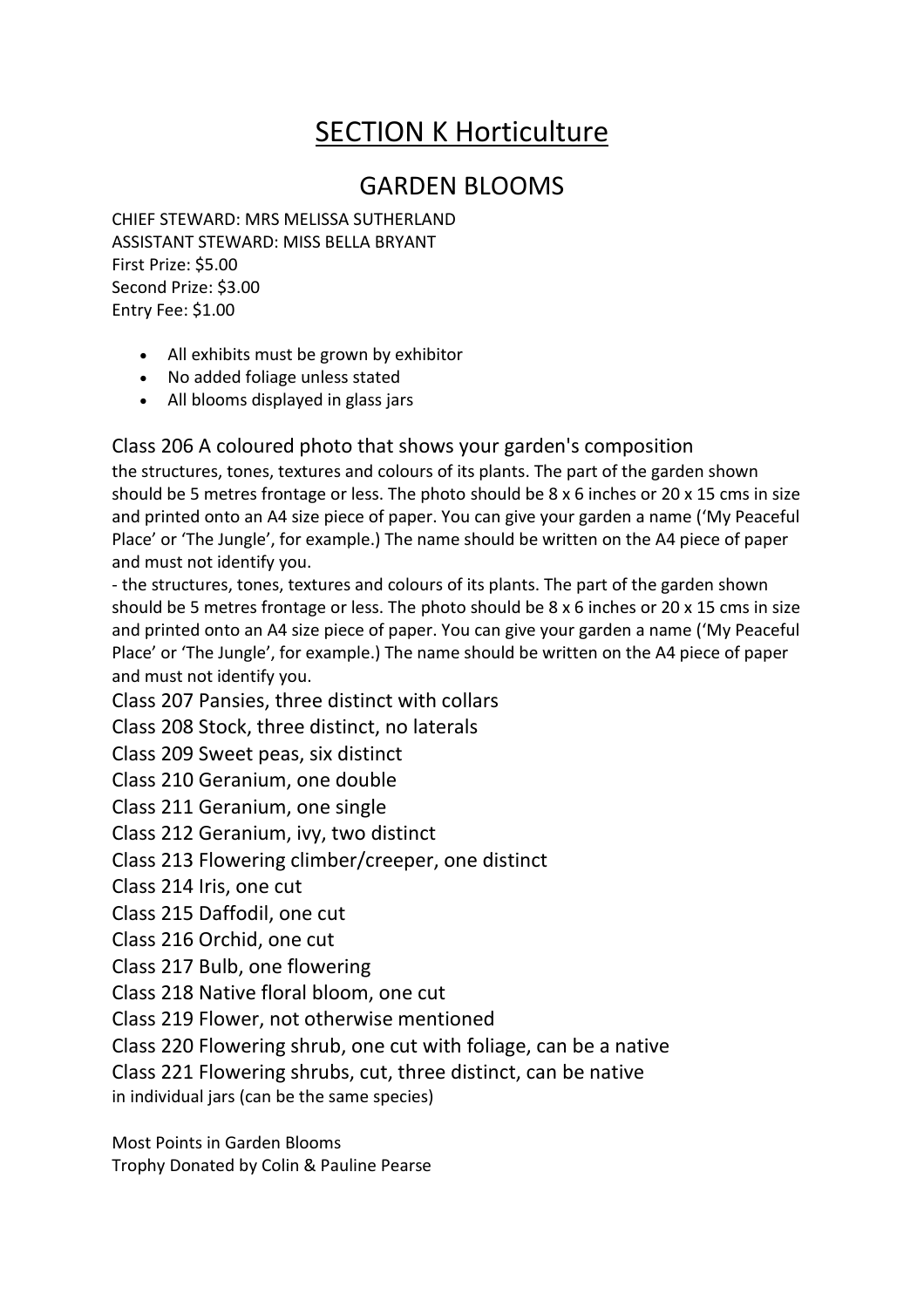## FLORAL ARRANGEMENTS

CHIEF STEWARD: MRS GLENDA MCNEILL First Prize: \$5.00 Second Prize: \$3.00 Entry Fee: \$1.00

- VASE: Container to be taller than its width
- BOWL: Container to be less than its width
- POT: Container to be approximately round in both opening and general shape.
- Arrangements in classes 222-234 should be displayed in a vase, bowl or pot.

Class 222 Arrangement of Perenials

Class 223 Arrangement of Nasturtiums, own foliage

Class 224 Arrangement of Sweet Peas

Class 225 Arrangement of one flower, with own or other foliage

Class 226 Arrangement of five assorted flowers, with own or other foliage

Class 227 Arrangement of cut foliage, includes native foliage

Class 228 Arranged trough of assorted or same flowers,

facing one way, includes native flowers

Class 229 Arrangement of flowers of one colour,

may be more than one shade of that colour

Class 230 Arrangement of cereal crop, may be more than one variety

Class 231 Arrangement representing song title, named

Class 232 Arrangement representing the show's theme

of 'Imagination, Innovation, Invention!

Class 233 Dried Arrangement (Posey) - a small arrangement of dried and/or preserved flowers and foliage suitable for an event

Class 234 Dried Arrangement (Bouquet) - a large arrangement of dried and/or preserved flowers and foliage suitable for an event

Most Points in Floral Arrangements Trophy Donated by Style & File